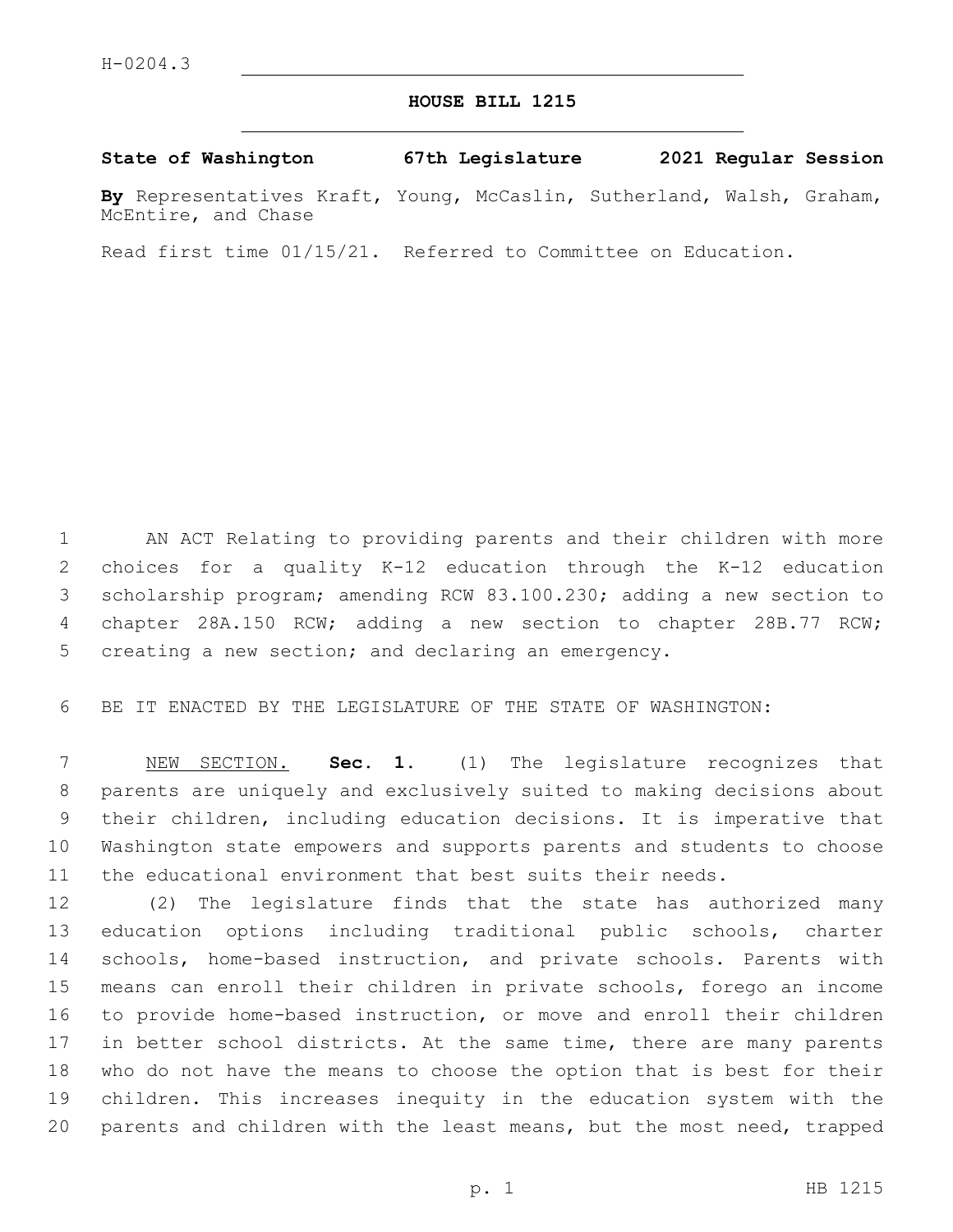in a failing school or a school that does not otherwise meet their 2 needs.

 (3) The legislature recognizes that the paramount duty of the state is to make ample provision for the education of all children residing within its borders, without distinction or preference on account of race, color, economic status, or sex.6

 (4) The legislature realizes the need to provide for in-person or hybrid schooling models for optimum learning for students, especially when public schools are not offering these options, for example 10 during the COVID-19 pandemic.

 (5) The legislature finds that with the recent United States supreme court decision in *Espinoza v. Montana Department of Revenue,*  140 S.Ct. 2246 (2020), now is the time to remedy years of discrimination against students who are not in the public school 15 system.

 (6) The legislature, therefore, intends to establish a voucher program that addresses educational inequities for students both inside and outside the public school system. The program will empower parents to choose the educational environment that best suits their children's unique needs regardless of income level or zip code by 21 providing K-12 education scholarships.

 NEW SECTION. **Sec. 2.** A new section is added to chapter 28A.150 23 RCW to read as follows:

 (1) The K-12 education scholarship program is established. The goal of the voucher program is to empower parents to choose an educational environment and program that will prepare their students for postsecondary education, gainful employment or entrepreneurship, and a successful future, regardless of the parents' income level or zip code, by providing funding that includes only those minimum state controls necessary to ensure the proper administration of the 31 program.

 (2) The council must administer the program in accordance with 33 this section and section 3 of this act.

 (3) To apply for the program, the parent of an eligible student must submit an application to the council in the manner and by the 36 deadline set by the council.

 (4) The council must award 130,000 scholarships of \$7,000 each as follows: (a) 25 percent of the scholarships must be awarded to eligible students in special populations, for example homeless,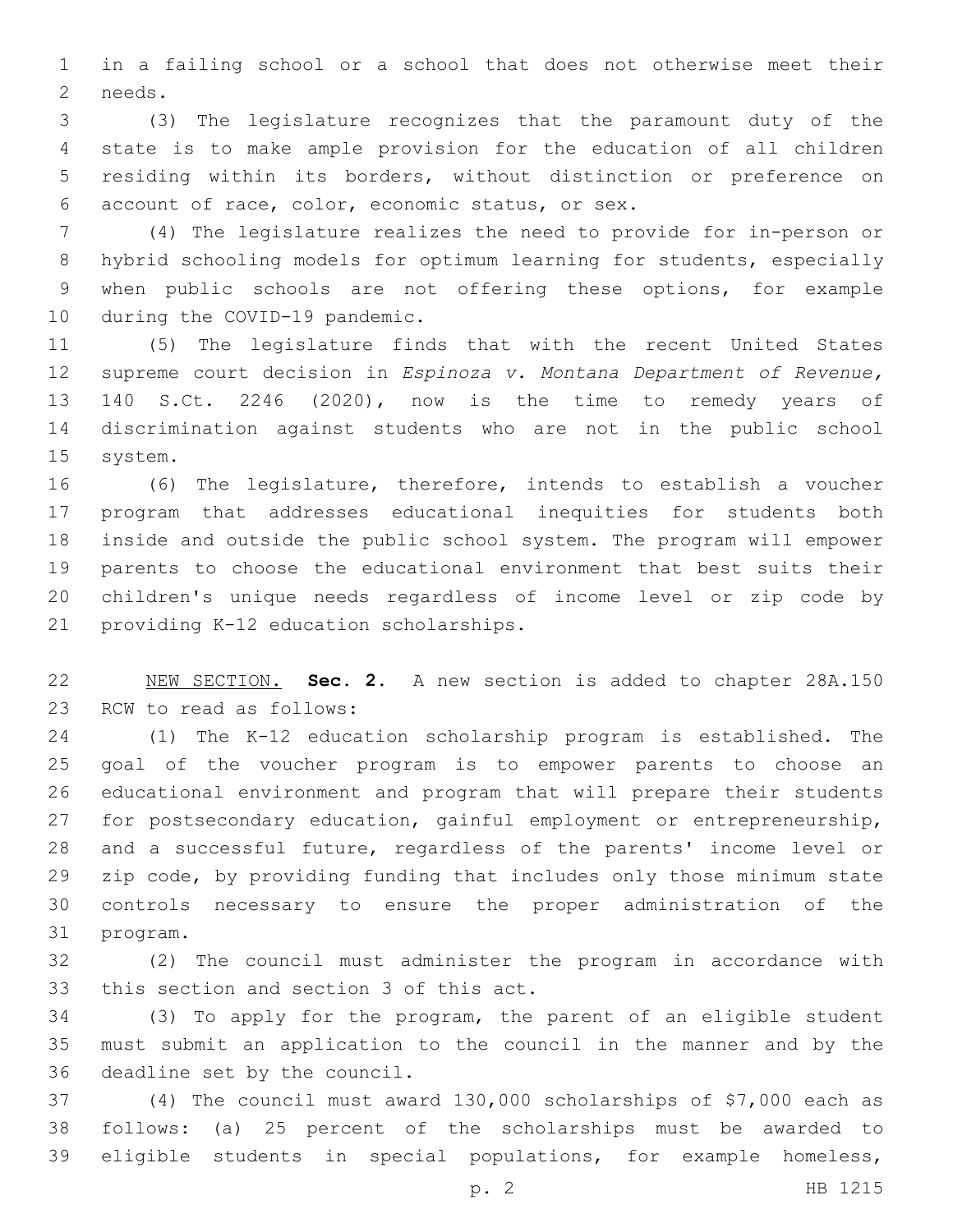foster students, students from low-income households, and students receiving special education services; and (b) the remaining scholarships must be geographically distributed to students across 4 the state regardless of race, color, economic status, or sex.

 (5) To participate in the program and receive a scholarship award, the parent of an eligible student must sign, and submit to the council, an agreement that obligates the parent to:

 (a) Enroll the participating student in a private school or comply with the home-based instruction requirements of RCW 10 28A.225.010 and 28A.200.010;

 (b)(i) Use the scholarship award only for the participating 12 student and only for the following purposes:

(A) Tuition, fees, or both at a private school;

14 (B) Textbooks required by a private school;

(C) Tutoring and other services with a direct nexus to academics;

 (D) Curricula and other materials necessary to provide home-based 17 instruction;

(E) Tuition, fees, or both for a private online learning program;

 (F) Fees for nationally standardized norm-referenced achievement tests, advanced placement examinations, and any examinations related 21 to college or university admission;

(G) Uniforms required to attend a private school; and

 (H) Costs for annual standardized testing or the academic progress assessment required under RCW 28A.200.010 for participating 25 students receiving home-based instruction.

(ii) Not use the scholarship award for the following purposes:

(A) Computer hardware or other technological devices;

28 (B) Transportation of the student; or

 (C) Consumable educational supplies, including paper, and pens or 30 markers; and

 (c) Withdraw from or not enroll in the public school the participating student attends or is eligible to attend, and release the public school and, if applicable, the school district, from all obligations to provide an education or education services to the 35 participating student.

 (6) Agreements signed and submitted to the council automatically 37 renew annually unless:

 (a) The parent of a participating student submits a request in writing to the council to withdraw from the program or fails to comply with the provisions of the agreement. The termination of an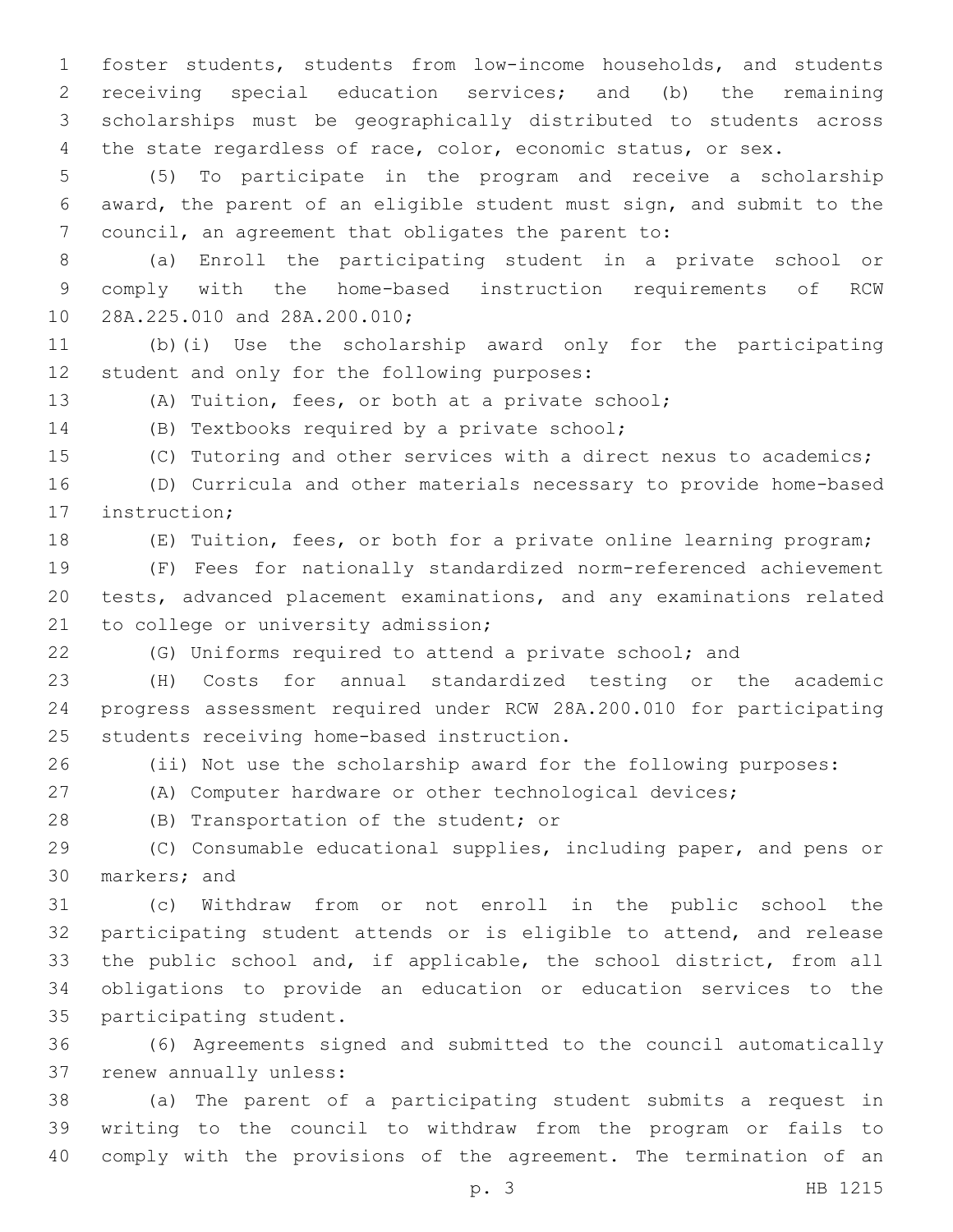agreement due to a failure to comply with its provisions must be based on a willful disregard of program requirements and may not be 3 based upon a good-faith error by a parent;

 (b) The participating student graduates from high school or earns a high school equivalency certificate under RCW 28B.50.536; or

 (c) The participating student is ineligible to attend a public 7 school in the state.

 (7) The definitions in this subsection apply throughout this section unless the context clearly requires otherwise.

 (a) "Agreement" means the contract developed by the council and signed by the parent of an eligible student that is consistent with the requirements of this section and section 3 of this act and establishes the obligations of the parent and the council.

 (b) "Council" means the student achievement council created under 15 chapter 28B.77 RCW.

 (c) "Eligible student" means a person residing in Washington who is at least five years of age and less than 21 years of age, unless the person is ineligible to attend a public school in the state.

 (d) "Home-based instruction" has the same meaning as in RCW 20 28A.225.010.

 (e) "Parent" means a parent, guardian, or other person or entity 22 having legal custody of a child.

 (f) "Participating student" means a student whose parent has submitted a signed agreement to the council and been awarded 25 scholarship funds.

 (g) "Private school" means a school approved under chapter 27 28A.195 RCW.

(h) "Program" means the K-12 education scholarship program.

(i) "Public school" has the same meaning as in RCW 28A.150.010.

 NEW SECTION. **Sec. 3.** A new section is added to chapter 28B.77 31 RCW to read as follows:

 (1) The council must administer the K-12 education scholarship program established under section 2 of this act in accordance with 34 this section and section 2 of this act.

 (2) In administering the K-12 education scholarship program the council must:36

 (a) Create and implement an application process that includes a 38 standard application form and annual deadlines;

39 (b) Review and prioritize applications;